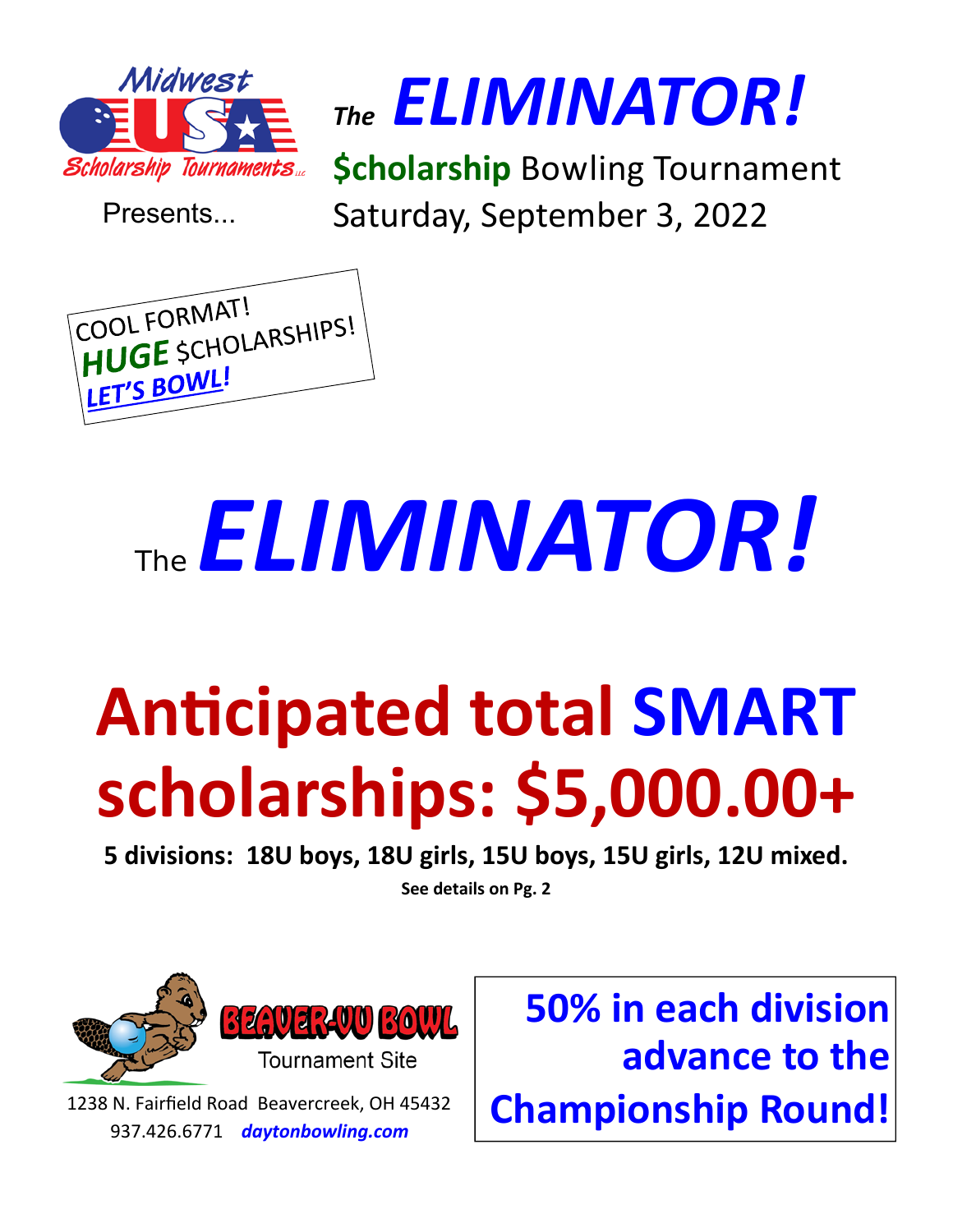#### *Schedule of Events*

Saturday, September 3, 2022 All times Eastern & subject to on-site adjustments. Tournament Check-in (in tournament office behind lane 60): 11:30 AM — 12:30 PM Practice: 12:45 PM — 1:00 PM Qualifying Round: 1:00 PM — 4:00 PM Championship Round: begins about 45 minutes after completion of Qualifying Round.

#### *The ELIMINATOR! Tournament Rules*

*Entry Requirements*: This is a USBC-certified (#04057) scratch singles tournament operated by the Midwest USA \$cholarship Tournaments, LLC on Saturday, September 3, 2022. All athletes must be 18 years old or younger as of August 1, 2022. This is an age‐ based tournament. Participants may be USBC youth or adult members. Only USBC members will be eligible for a SMART scholarship award, if earned. Non USBC members may purchase a 2022‐2023 USBC membership on site for \$4.00. Tournament Manager: Greg Coulles, 937.602.1475. E‐mail: mwusa300@gmail.com. *Site Info*: Beaver‐Vu Bowl, 1238 N. Fairfield Rd., Beavercreek (Dayton), OH 45432. Phone: 937.426.6771. Entries & final results posted on 3 sites: *daytonbowling.com, ohsb.org,* and **jtba.com**.

*Tournament Format*: There will be 5 separate divisions in this tournament; 18U boys, 18U girls, 15U boys, 15U girls & a 12U mixed division. The age of the bowler on August 1, 2022 will determine the bowler's division. **Qualifying Round**: All athletes will bowl a 4‐ game Qualifying Round. All ties for advancement to the Championship Round will be broken based on the high game(s) rolled in the Qualifying Round. Championship Round: The top fifty percent (50%) of the bowlers in each division, based on the 4-game series score from the Qualifying Round, will advance to Game 1 of the Championship Round. The scores from the Qualifying Round will be dropped. The Championship Round will consist of games bowled against the field in each division with bowlers "eliminated" after each game. The field in each division will be reduced after each Championship Round game. The number of bowlers advancing to game 2 and subsequent Championship Round games will be announced on-site based on the number of advancers in each division. Ties: Ties for the last advancing position in any Championship Round game will be broken by a 9th/10th frame roll-off. Placement: Final tournament standings in the Championship Round will be based on the score rolled by a bowler in their last Championship Round game.

*Cost:* Entry fee: \$75.00. Breakdown: \$50.00 lineage, publicity, staffing. \$25.00 SMART Scholarships. *The Midwest USA Scholarship Tournaments will add \$25.00 per bowler to the scholarship awards making the funds awarded as SMART scholarships \$50.00*  per bowler. Entries received after 9:00 PM Thursday, Sept. 1, 2022: \$85.00.

*Scholarship Management*: No fewer than 1:6 bowlers in each division will earn a SMART scholarship. There will be no cash awards, only SMART scholarships. 100% of all collected and added scholarship funds will be awarded and sent to the USBC SMART Program for management/dispersal. Account #08871.

Dress Code/Behavior: A collared shirt, or a mock-collared shirt made of "Dri-Mesh" or "Rapid-Dry" type material is required. The athlete's name on the shirt is not required. Pants, capris, skorts, skirts, walking shorts are allowed (index finger minimum length). **No jeans or hats**. Electronic devices (cell phones, entertainment sources) must not be in use and turned off during competition. Athletes are expected to be professional in appearance, reflecting the high caliber of scratch tournament bowling anticipated. Abuse of equipment, foul or disruptive language/gestures, and/or inappropriate behavior by bowlers or spectators are cause for the non-refundable dismissal from participation or attendance at this tournament. All bowling equipment must meet USBC equipment specifications. *The use of powder, slide "stones", or any foreign substance on shoes,* the approach, or on the facility floor or carpet (including Easy-Slide) is not permitted. The current USBC regs regarding equipment will be en*forced*. Only participating athletes and scorekeepers are permitted in the bowling area.

**Empowerment**: The Tournament Manager has the right to refuse any entry. The athlete, by voluntary participation in this tournament, acquiesces to the final authority of the Tournament Manager to make on-site changes and interpret and enforce all tournament rules, regulations, and procedures. Any unforeseen or not described situation will be regulated by USBC rules with interpretive judgment guided by the best interests of bowling and this event.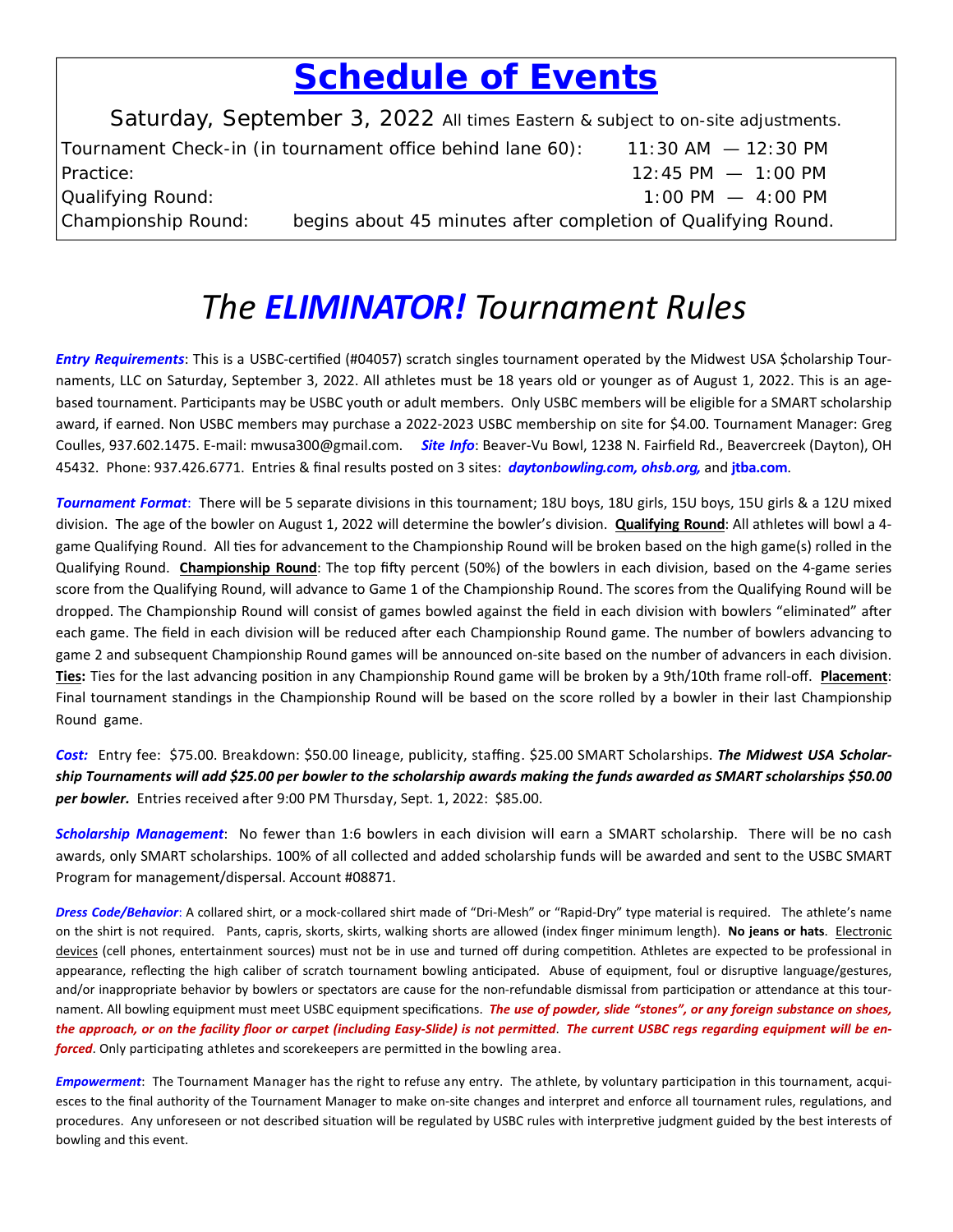

Tournament Site: Beaver‐Vu Bowl 1238 N. Fairfield Road Beavercreek, OH 45432  **daytonbowling.com**  Questions? E-mail: **mwusa300@gmail.com** Greg Coulles, Tournament Manager 937.602.1475

#### **Entry Fee: \$75.00** (if paid entry received by 9:00 PM Thurs. Sept. 1, 2022.)

Walk-in entry fee: \$85.00 (if received after 9:00 PM Thurs. Sept. 1, 2022 or at tournament check-in.

#### *SAVE MONEY! REGISTER EARLY!!*

#### *ELIMINATOR!* Tournament Entry Form

**The easy way:** type this form online at *daytonbowling.com* print it, and submit with payment. All information below is required to process scholarship awards. If we can't read it, you're NOT registered. **Preferred: You can E-mail a PDF credit/debit card paid entry to: mwusa300@gmail.com.** 

|                                                                                                                                                                                                                                                                                                                                                                                                                                                                                                                                                                                                                      | State: _______________ Zip: _______________ USBC Membership #: _________________     |
|----------------------------------------------------------------------------------------------------------------------------------------------------------------------------------------------------------------------------------------------------------------------------------------------------------------------------------------------------------------------------------------------------------------------------------------------------------------------------------------------------------------------------------------------------------------------------------------------------------------------|--------------------------------------------------------------------------------------|
|                                                                                                                                                                                                                                                                                                                                                                                                                                                                                                                                                                                                                      | Division: ___ U18 boy ___ U18 girl ___ U15 boy ___ U15 girl ___ U12 mixed            |
|                                                                                                                                                                                                                                                                                                                                                                                                                                                                                                                                                                                                                      | Bowlers age on August 1, 2022: _______ D.O.B.: _____ / _____ / _________________     |
|                                                                                                                                                                                                                                                                                                                                                                                                                                                                                                                                                                                                                      |                                                                                      |
|                                                                                                                                                                                                                                                                                                                                                                                                                                                                                                                                                                                                                      |                                                                                      |
| (E-mail and phone can be either a bowler's or parent's for best communication.)                                                                                                                                                                                                                                                                                                                                                                                                                                                                                                                                      |                                                                                      |
| <b>Method of Payment</b> (Only paid entries will be accepted.)<br>We will not be responsible for timely delivery by U.S. mail delivery service.<br>Check or Money Order (enclosed) Make checks/money orders payable to: MWUSA. Mail check/<br>money order to MWUSA 8719 Cobblecreek Drive, Dayton, OH 45458-3369.<br>_ <b>____ Credit/Debit Card</b> : Complete the following section and mail entry form to MWUSA,<br>8719 Cobblecreek Drive, Dayton, OH 45458-3369. Only credit/debit card entries can be E-mailed to:<br>mwusa300@gmail.com. There is a 4% processing fee for each credit/debit card transaction. |                                                                                      |
|                                                                                                                                                                                                                                                                                                                                                                                                                                                                                                                                                                                                                      |                                                                                      |
|                                                                                                                                                                                                                                                                                                                                                                                                                                                                                                                                                                                                                      | Expiration Date: ____ / ____ 3-digit CVD Number: ____ Cardholder's zip code: _______ |
|                                                                                                                                                                                                                                                                                                                                                                                                                                                                                                                                                                                                                      |                                                                                      |

Cardholder agrees to pay the amount due as a paid entry for the above athlete in this tournament. Subject to cardholder agreement.